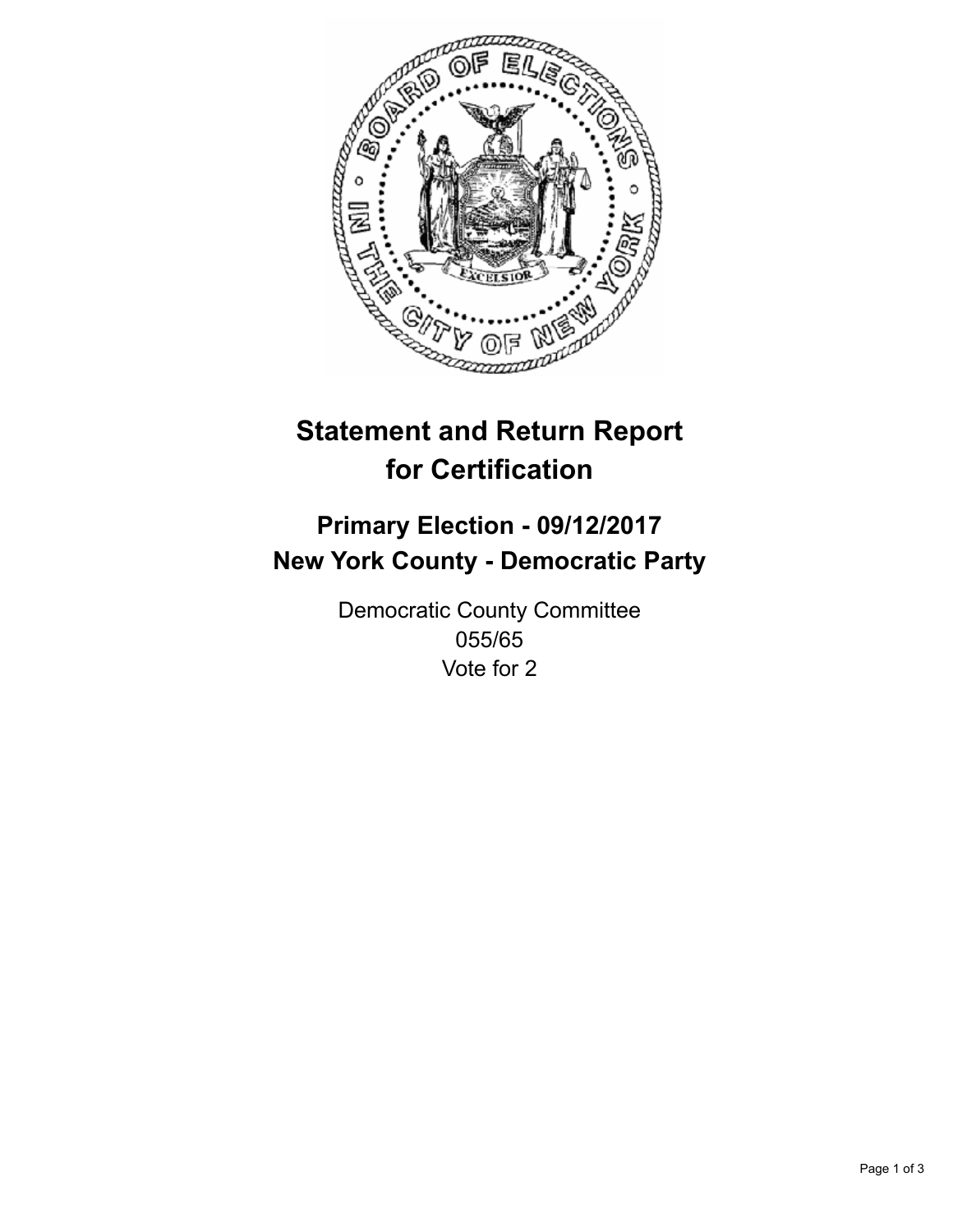

## **Assembly District 65**

| <b>PUBLIC COUNTER</b>                                    | 213      |
|----------------------------------------------------------|----------|
| MANUALLY COUNTED EMERGENCY                               | 0        |
| ABSENTEE / MILITARY                                      | 2        |
| AFFIDAVIT                                                | $\Omega$ |
| <b>Total Ballots</b>                                     | 215      |
| Less - Inapplicable Federal/Special Presidential Ballots | 0        |
| <b>Total Applicable Ballots</b>                          | 215      |
| <b>KAREN BLATT</b>                                       | 118      |
| <b>BENNAH SERFATY</b>                                    | 52       |
| <b>KENNETH WIND</b>                                      | 85       |
| <b>LAUREN FORSCH</b>                                     | 76       |
| <b>Total Votes</b>                                       | 331      |
| Unrecorded                                               | 99       |